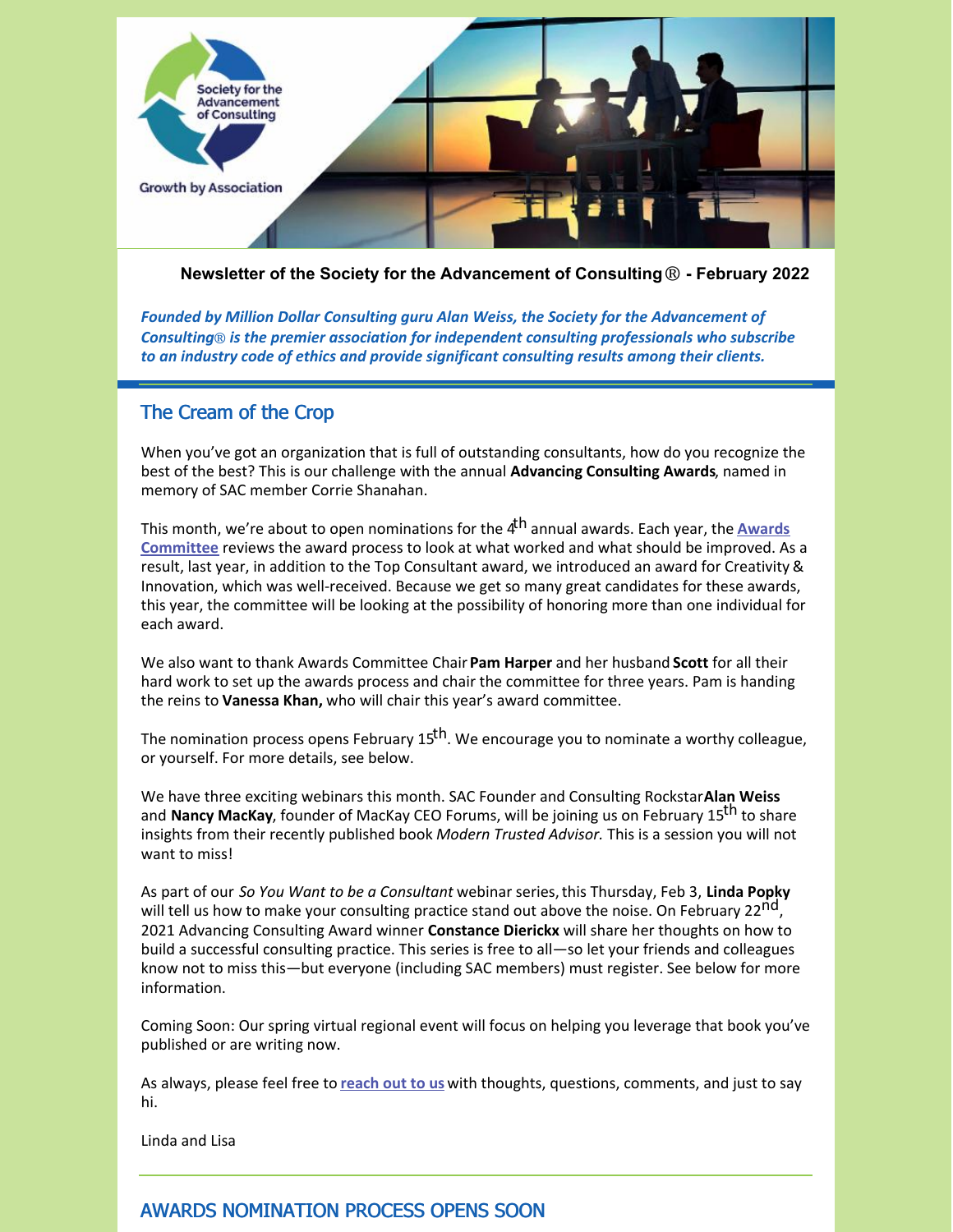### Nominations Open: FEB 15 – MARCH 31

Get ready! Nominations for the 4th Annual Corrie Shanahan Memorial Advancing Consulting Awards open on February 15th.

Know someone who you believe qualifies for these awards? Complete the application forms that will be available on the SAC website on Feb 15th. More information about the award process, as well as interviews with previous award winners, is already available on our website.



**Learn [more.](https://consultingsociety.com/programs-events/advancing-consulting-award/)**

NEW WEBINAR SERIES: So You Want to Be a Consultant - Everything you wanted to know but weren't sure who to ask.



One reason why there are so many jobs open at senior levels in corporations is because seasoned professionals have decided they've had enough of the corporate world. These folks may be "retiring," but that doesn't mean they're going out to pasture. Expect to see many of these people decide to try to build a consulting practice.

What makes the difference in who will be successful? Knowing how to network, to differentiate yourself with marketing, and how to set profitable fees. We'll cover each of these topics and more in our new webinar series.

#### **Next session this Thursday! Register now!**

**February 3: Standing Out Above the Noise: How to Build a Consulting Practice that Gets Attention**—Linda Popky, President Leverage2Market Associates and Executive Director of SAC

**February 22: Tips from the Top: Secrets to Building a Successful Consulting Practice**—Constance Dierickx, President of CD Consulting and winner of the 2021 Consultant of the Year Award.

**March 17: Setting Profitable Fees**—Phil Symchych, President of SME Business Wealth Corporation

These sessions are open to all at no charge. However, everyone (including SAC members) must register in advance to get the Zoom access codes.

**More [information](http://consultingsociety.com/reinvent-for-success-webinars/)**.

### IMPORTANT: MEMBERSHIP RENEWAL INFORMATION FOR 2022

Although we are hoping to hold the annual meeting in New York City next October, all of our other programs will be offered online for the foreseeable future. Therefore, as of January 1st, membership for international members will be at the same fee level as North America (\$375/year).

#### **To renew (and to update your credit card):**

- **[Log](https://consultingsociety.com/) in** (If you have any issues, just reset your password. It will reset easily since it is tied to your email.)
- Go to My account (in the top menu)
- Go to My Payment Methods and add/ update your credit card information.
- Go to My Subscription
- Click on renew now

**More [information.](https://consultingsociety.com/membership/membership-types)**

### Best Practices Webinar: The Modern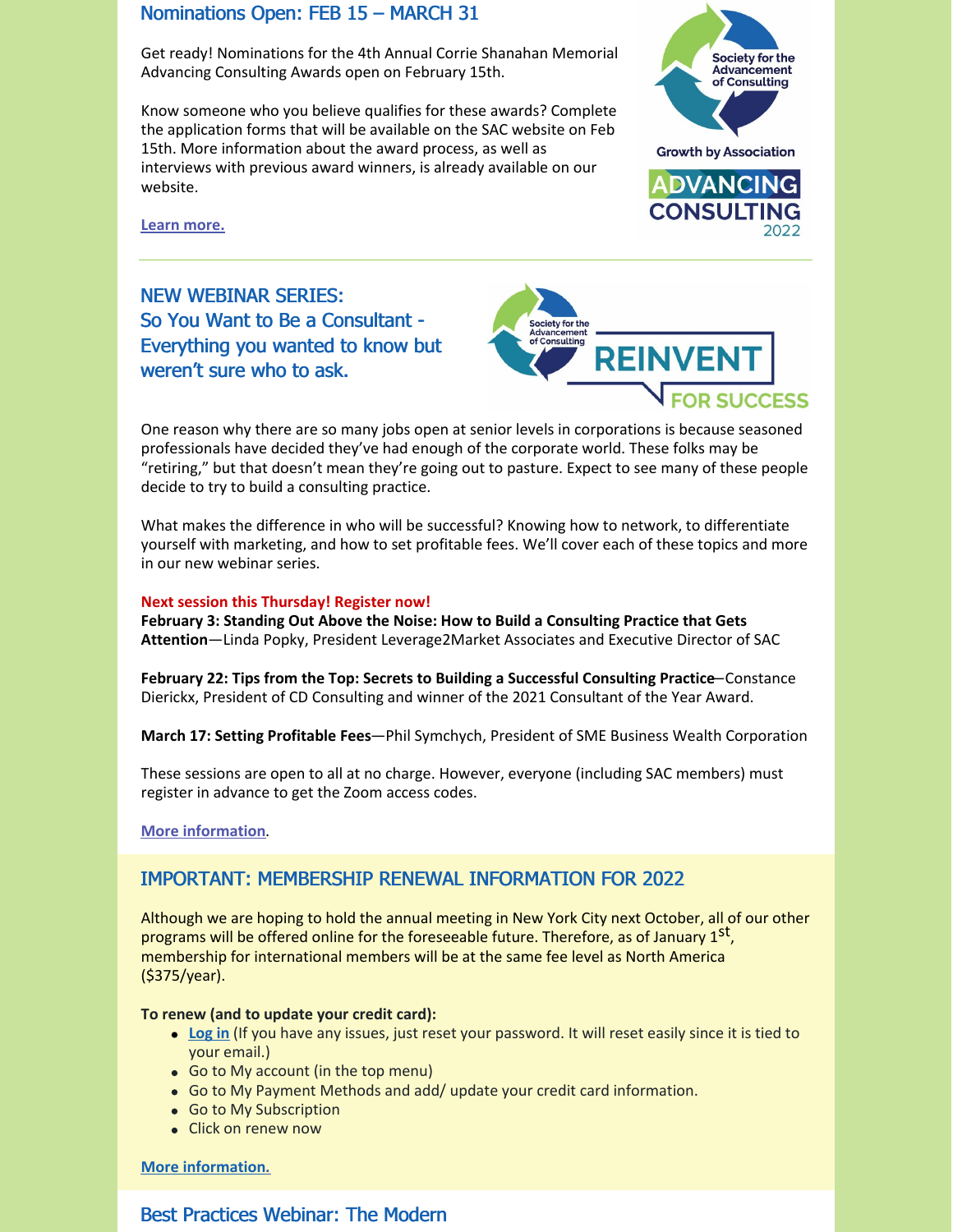# Trusted Advisor - Dr. Nancy MacKay and Dr. Alan Weiss - February 15th

#### **About the Speakers:**

Dr. Nancy MacKay is the founder and CEO of **[MacKay](https://mackayceoforums.com/) CEO Forums**, the highest impact and least time intensive peer group for over 1200 CEOs, Executives and business owners around the world. With a dream to populate the world with inspiring leaders, she founded



**Nancy MacKay** 

**Alan Weiss** 

MacKay CEO Forums in 2005, after seeing firsthand the tremendous value of having CEOs come together to learn from each other, and to help each other deal with their toughest issues and challenges. Over 60 Forum Chairs, who are all very successful trusted advisors, facilitate over 100 peer learning groups, involving over 700 meetings and retreats each year.

Million Dollar Consultant Dr. Alan Weiss, president of **Summit [Consulting](https://www.alanweiss.com/)**, has been called the "rock star of consulting." He's published over 500 articles and 60 books on consulting, is an inductee into the Professional Speaking Hall of Fame® and the concurrent recipient of the National Speakers Association Council of Peers Award of Excellence. He has been named a Fellow of the Institute of Management Consultants, one of only two people in history holding both those designations. The founder of SAC, Alan has developed the premiere global community for solo consultants.

Alan Weiss and Nancy MacKay are coauthors of The Modern Trusted Advisor: Best Practices for High Value Executive Consultation (Business Expert Press, December 2021).

One-hour webinar; FREE for SAC members. **More info and to [register.](https://consultingsociety.com/programs-events/best-practices-webinars/#mackay-0222)**

Have a topic or speaker you'd like to see in the future? **Let us [know](mailto:info@consultingsociety.com)** and we'll try to make this happen.

# SAC IN PICTURES

Have photos of a SAC event? **Send [them](mailto:info@consultingsociety.com)** to us and we'll share them with the community!

# SAC NorCal Meetup - January 7th



SAC Supply Chain SIG - January 12th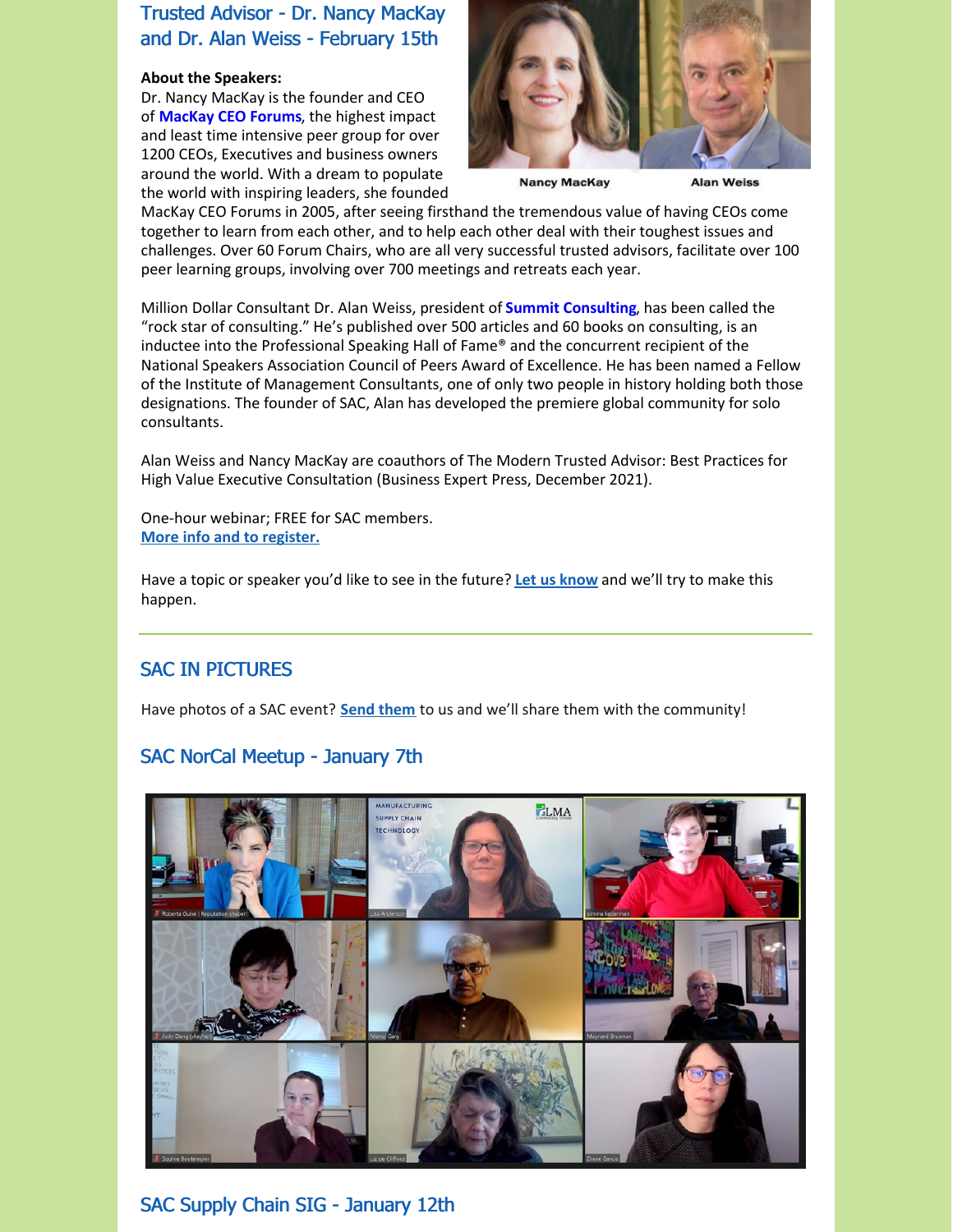

# SAC Coaching SIG - January 4th



# SAC Technology SIG

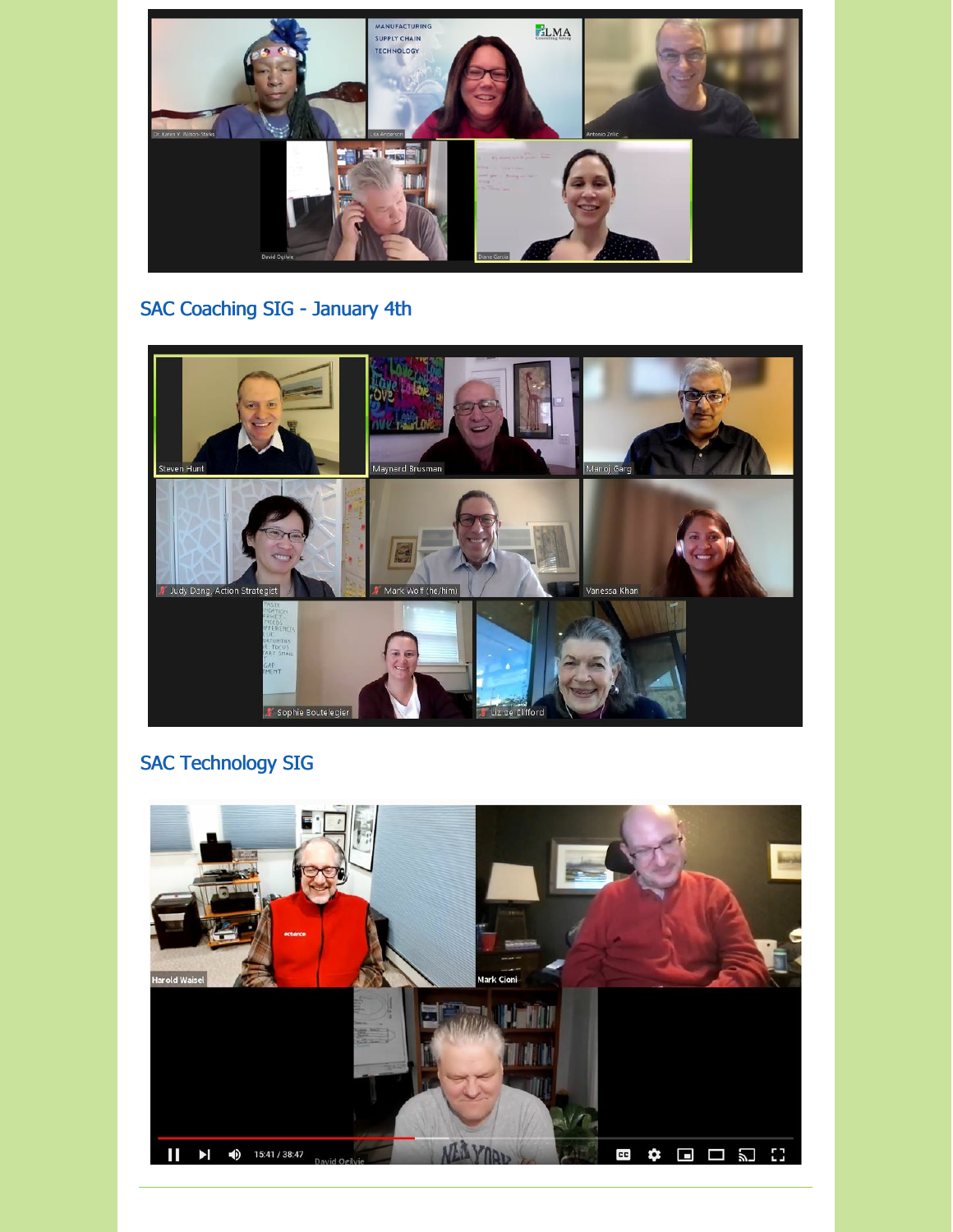### Meet Our Members: Kathleen McEntee

#### *This month we're profiling Kathleen McEntee.* **Contact [Kathleen.](https://consultingsociety.com/user/kmcentee/)**

Kathleen McEntee is the founder and president of Kathleen McEntee and Associates, Ltd., a full service marketing firm that provides support to privately-held businesses.

Kathleen is best known for her ability to quickly understand a business, listen to business needs, and develop a plan that focuses on the customer experience. Her firm provides more than simple marketing ideas and tactics. They provide broad expertise in looking at and managing the targets, touchpoints, and tactics that go into the entire customer experience.



#### **What is the one thing that most differentiates you from others in your field?**

I am really good at understanding our customers—who they are and what they do. And I can pretty quickly identify what makes them different in their market. Sometimes, what they think is a difference is really not. Still, other times they overlook something very important. Many *do* know their differentiators. They just have a difficult time articulating them. That's where I come in. We work to craft a message that is understandable and reflects the organization. Once we have their message, we connect all the marketing dots (social media, website, PR, etc.) to ensure the same message and company identity across all platforms.

#### **What is something you've learned about business that you would have liked your younger self to know?**

Networking is essential. Early in my career (in corporate America), I thought that all the hobnobbing and golf games were pretty ridiculous. While a lot of the back-slapping and entertaining went overboard, especially when the only sphere was customers, I thought it was using people. I didn't understand the importance of having a wide network. While I was always personable and had great relationships, I didn't really cast my net very wide. So, when I went off on my own, my circle was pretty limited. It took years for me to establish solid connections.

#### **What do you find most valuable about SAC?**

SAC allows me to jump off the day-to-day merry-go-round to look at how I am working 'on' and 'for' the business. I like the perspective that others bring. We don't have to be in the same lane to learn from each other.

------------------------------------------------------------- **NEW! All Featured Member profiles are now available on our website.Check them out!**

#### *Want to Be Featured?*

*Complete your profile on the SAC website! Set up your profile now! If you don't remember your password, go to the Member Login and ask for a password reset. Any questions? [Contact](mailto:info@consultingsociety.com) us.*

### February Press Release: The Hybrid World Brings New Challenges for Leaders

CLAREMONT, CA—Today's leaders realize they must make adjustments to remain successful in the new business environment, according to The Society for the Advancement of Consulting® (SAC). Opportunities are arising for those leaders who are flexible enough to adapt the changes necessary for a successful hybrid working environments.

**[Read](https://consultingsociety.com/resources/press-releases/news_release-2-1-22/) more**.

### March 16th Deadline for Next SAC News Release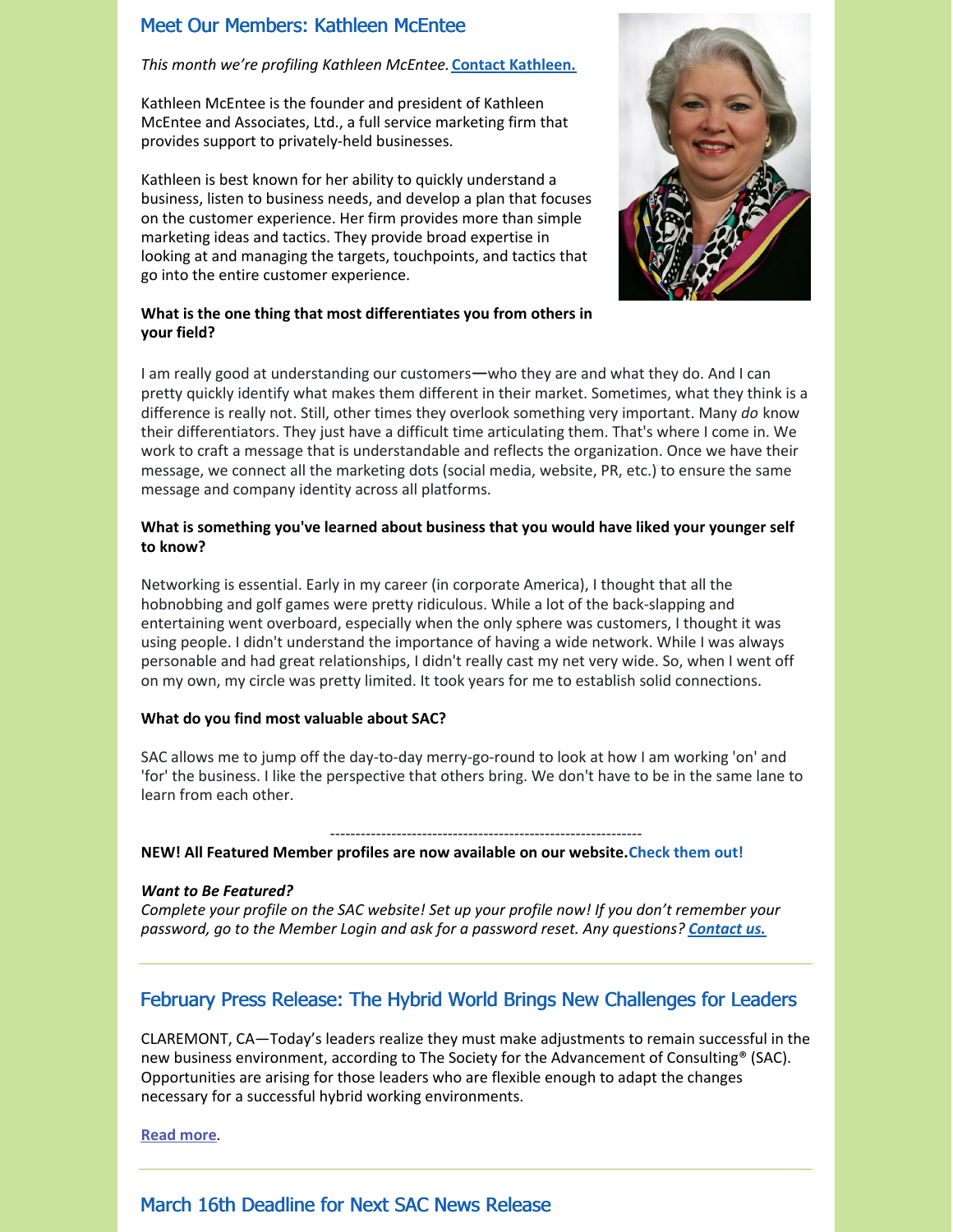#### **Topic ideas for upcoming releases?Let us [know](mailto:info@consultingsociety.com)**.

Have you been quoted in a recent SAC press release? Why not? Here's the information for our next release. Join us!

### **Topic***: What steps can businesses take to better manage their workforce in the time of the Great Resignation?*

Use this **[link](https://consultingsociety.com/press-release-contribution/)** to submit your input of less than 150 words formatted into 2-3 paragraphs in the same format as the prior releases **no later than March 16th**. Please remember to check your grammar and provide your name with attribution!

Note that the word count **includes** your personal information. In order to keep the releases concise and readable, we are unable to accept contributions that are longer than the guidelines.

# SAC Spotlight

Welcome to the SAC Spotlight. Each month we'll highlight the big wins of our members: new books published, awards won, etc. These events will also be promoted on our LinkedIn and Facebook pages and in social media.



Here's our list of member accomplishments for this month:

The American Psychological Association (APA) recently named**Dr. Karen Y. Wilson-Starks**, from the Division of Consulting Psychology, as a Fellow of the APA. The American Psychological Association confers Fellow status to members who demonstrate outstanding and unusual contributions to the science and profession of Psychology. Formal presentation of the Award will take place at the Annual Consulting Psychology meeting in February 2022.

**Lucie Newcomb**, Founder and CEO of The NewComm Global Group, Inc., has been named G100 Country Chair, USA, for the Global Trade Wing. "As leaders in Global Trade and Global Business, we use international commerce as a platform to connect our global community members in service and to advance these goals," notes Newcomb. " "As we work in this intersectional, connected way, we are not only advancing SDG 5 on gender equality but also progressing the achievement of SDG 1: No Poverty, and SDG 8: Decent Work and Economic Growth." Lucie Newcomb will host an online launch of the Global Trade USA Wing on **Saturday, March 5th, 10:30a.m. PST**. To request an invitation as a Global Business leader, please email: **[g100.globaltradeusa@gmail.com](mailto:g100.globaktradeusa@gmail.com)**.

Have something we should be highlighting? Fill in our **SAC Spotlight [Contribution](https://consultingsociety.com/sac-spotlight/) Form**.

### New Member Benefit: Podcast Central

Are you the host of a podcast? See our **[growing](https://consultingsociety.com/resources/podcast-central/) list**.

Want to be included on the Podcast Central page? Fill in our **SAC [Podcast](https://consultingsociety.com/podcast-central-contribution-form/) For[m.](https://consultingsociety.com/podcast-central-contribution-form/)**

### Weiss Advice:

# BE PROVOCATIVE, INNOVATIVE, CHALLENGING, AND CONTRARIAN.

All right, it's February, you've not made progress on your resolutions, COVID restrictions are in place to varying degrees in various locales, political stalemate prevails, and life ain't what it used to be.



Nor should it be.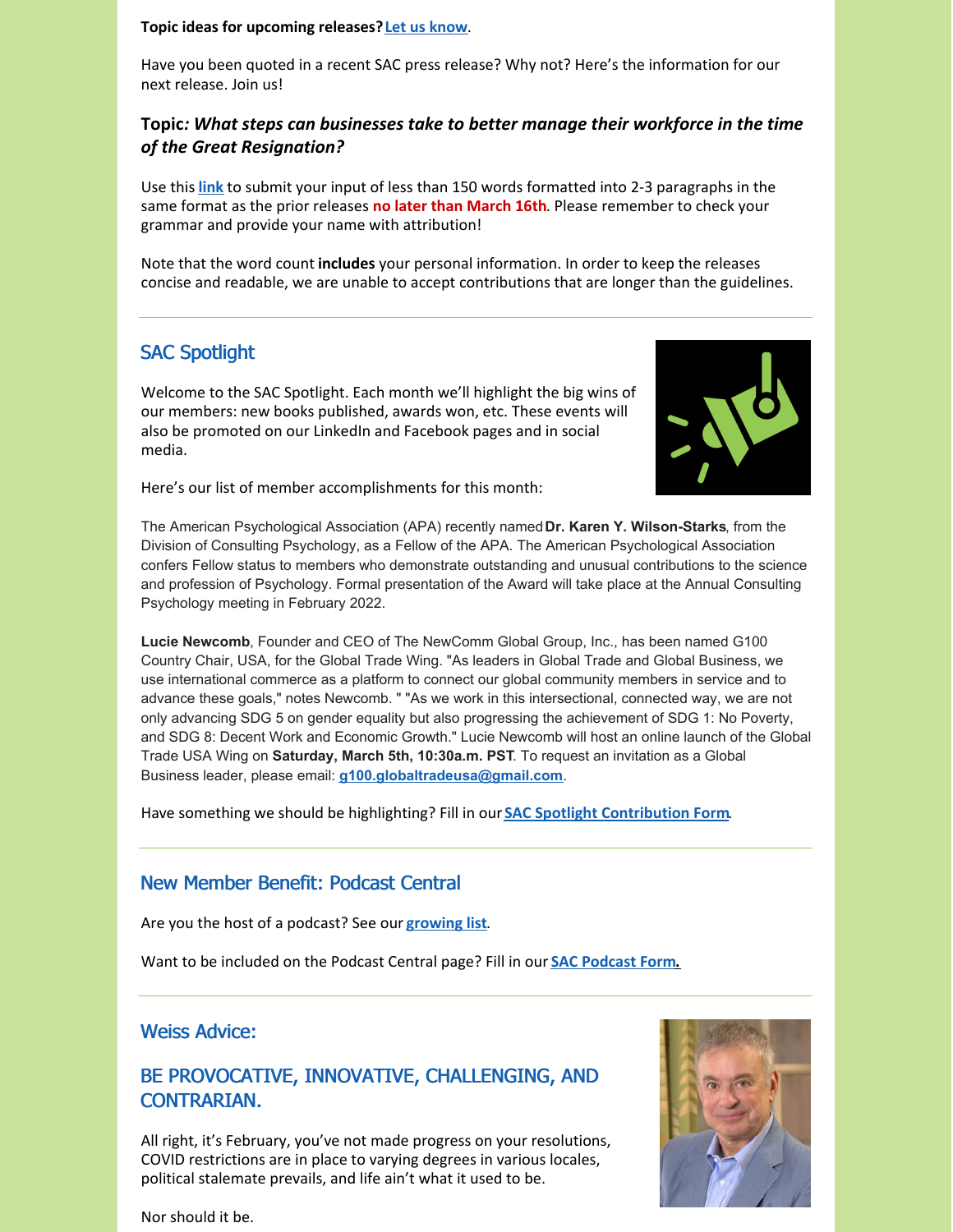Many organizations and individuals have done better than ever over the past two years, which probably includes some of you reading this. Disruption and trauma exacerbate both strengths and weaknesses. The good get better, the poor get worse.

Survival of the fittest. You may be inclined to argue about God but it's folly to argue about Darwin. Just look around.

I've tried to establish previously that there is no "new normal" nor should we want one. Who wants to by "typical" and "average"? However, there are *new realities* which we should exploit and not fear.

Here are my predictions about new realities. Why listen to me? Well...

#### **Probabilities**

- COVID is now endemic, meaning it's like the flu or common cold. We are living with it, being prophylactic in getting vaccinated, cautious in using masks, and contingent is using pills to mitigate effects should we contract it anyway. This will become an accepted part of society, except among those who refuse to be vaccinated.
- The combination of fear and loathing (fear of illness, loathing of one's non-stimulating and often abusive work environment) has created situational staffing shortages. You need to escalate to more luxury offerings (hotels, airlines, retail stores, autos, etc.) if you have expectations for consistently high service.
- Which leads me to the fact that a hell of a lot more people are becoming "independent consultants" who don't know their gluteus maximus from their antecubital fossa. Thus, like the escalation above, *you need to raise your fees to demonstrate you're the top of the heap and to exploit this dynamic.*
- *So long as you can safely return to home base,* it's a great time to travel in 2022. It will be unique for you to visit clients overseas or conduct real workshops. And it's a great time to sightsee.
- You must work extra hard to remain visible. Clients and prospects face "overwhelm." They're not going to have you on their radar unless you appear as an incoming missile, which will get their attention. Be provocative, innovative, challenging, and contrarian.

There you have it. My resolution, by the way, is to tell you the truth, no matter how much it might hurt. (You, not me.)

#### ------------

Hey, by the way, join my Power Community beginning in March (**https://alanweiss.com/growth[experiences/power-community-experience/](https://alanweiss.com/growth-experiences/power-community-experience/)**) for 60 high-intensity days which include weekly Zoom calls, monthly livestream, free attendance at one of my workshops, and a lot more. My SAC discount is \$500. Times will accommodate global participants.

© Alan Weiss 2022

#### *Stay in touch with Alan Weiss's events [here](https://www.alanweiss.com/growth-experiences/).*

### Follow Us On Twitter - We're Following You!

Our twitter handle is @consultingassn. Our goal is to follow all of our active members and to retweet your posts when appropriate. If we're not yet following you, it's because we don't have your Twitter handle. Send us a DM and we'll add you to our list. **[Follow](https://twitter.com/ConsultingAssn) us**.

#### Upcoming SAC Events

**February 3 Linda Popky: Standing Out Above the Noise: How to Build a Consulting Practice that Gets Attention** SAC So You Want to be a Consultant Webinar; 11am PT.